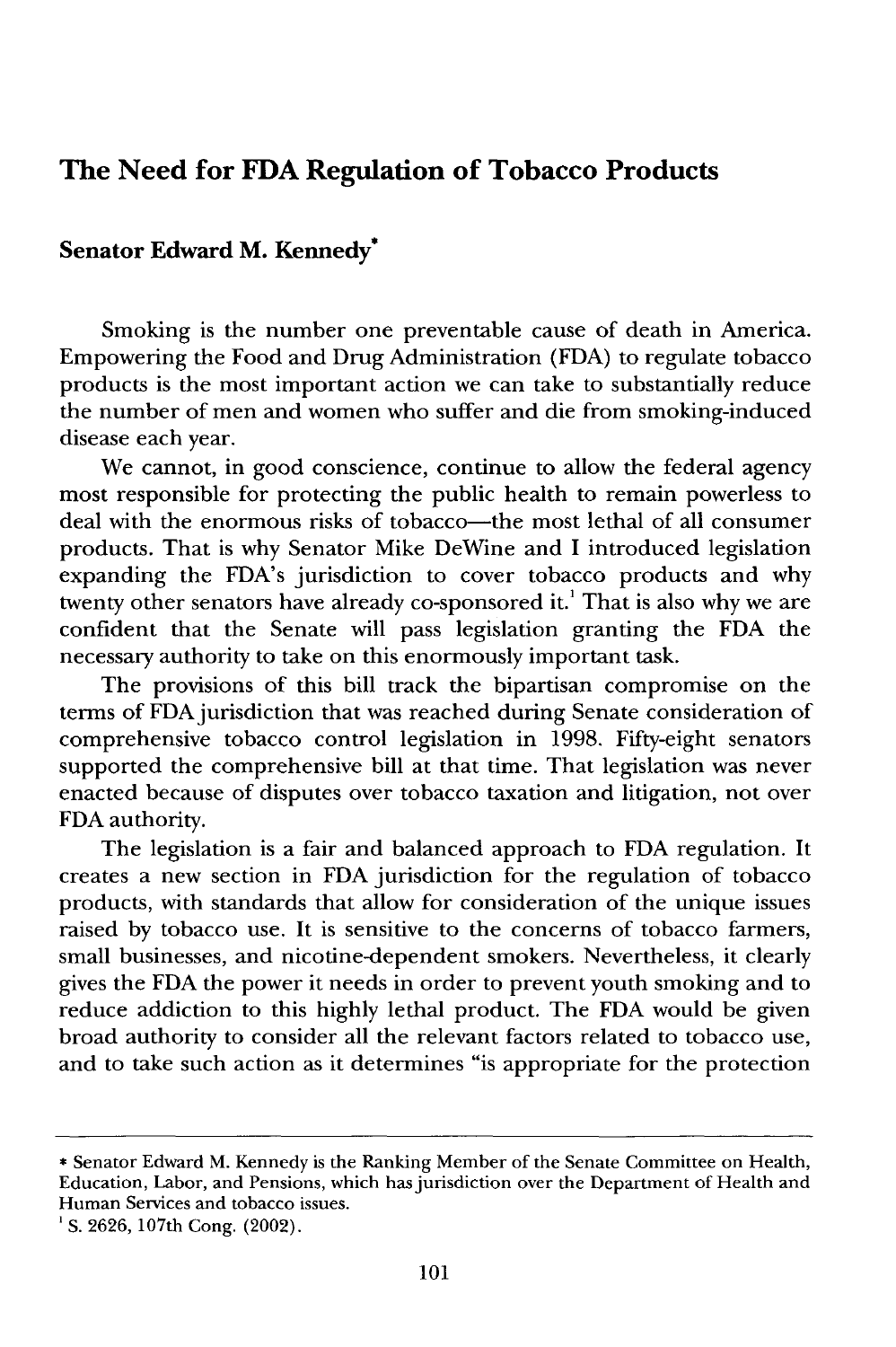of the public health."<sup>2</sup> The agency is expressly directed to analyze the impact of a proposed rule "with respect to the risks and benefits to the population as a whole, including users and non-users of the tobacco  $\operatorname{product.}$ "

I believe that any attempt to weaken the 1998 language would undermine the FDA's ability to deal effectively with the enormous health risks posed by smoking. This concern is shared by a number of independent public health experts. The bipartisan compromise agreed to in 1998 is still the best opportunity for senators to come together and grant the FDA the regulatory authority it needs to substantially reduce the number of children who start smoking and to help addicted smokers quit. Nothing less will do the job.

Within the past year, some tobacco companies have even acknowledged the need for FDA regulation of their products. However, the proposals presented by the industry and its allies in Congress would only create a toothless regulatory tiger. While giving the agency nominal jurisdiction, their legislation would erect serious legal barriers to the FDA's ability to effectively regulate tobacco products in the public interest. Such a statute would create a false sense of security amongst smokers and potential smokers that tobacco products were being made safer to use, while, in fact, the FDA would be handcuffed in its ability to meaningfully protect the public. As the legislative debate moves from whether tobacco products should be regulated by the FDA to what kind of authority the FDA should have, those who are genuinely concerned with public health must be vigilant against such industry-inspired ploys.

The stakes are vast. Every day, another five thousand children try their first cigarette, and two thousand of them become daily smokers. Nearly a thousand of them will die prematurely from tobacco-induced diseases. Cigarettes kill well over four hundred thousand Americans each year. That is more lives lost than from automobile accidents, alcohol abuse, illegal drugs, AIDS, murder, suicide, and fires combined. Our response to a public health problem of this magnitude must consist of more than halfway measures.

We must deal firmly with tobacco company marketing practices that target children and mislead the public. The FDA needs broad authority to regulate the sale, distribution, and advertising of cigarettes and smokeless tobacco. The tobacco industry currently spends over nine billion dollars a year to promote its products. Much of that money is spent in ways designed

*<sup>2</sup> Id.* § 906(d).

**<sup>3</sup>** *Id.*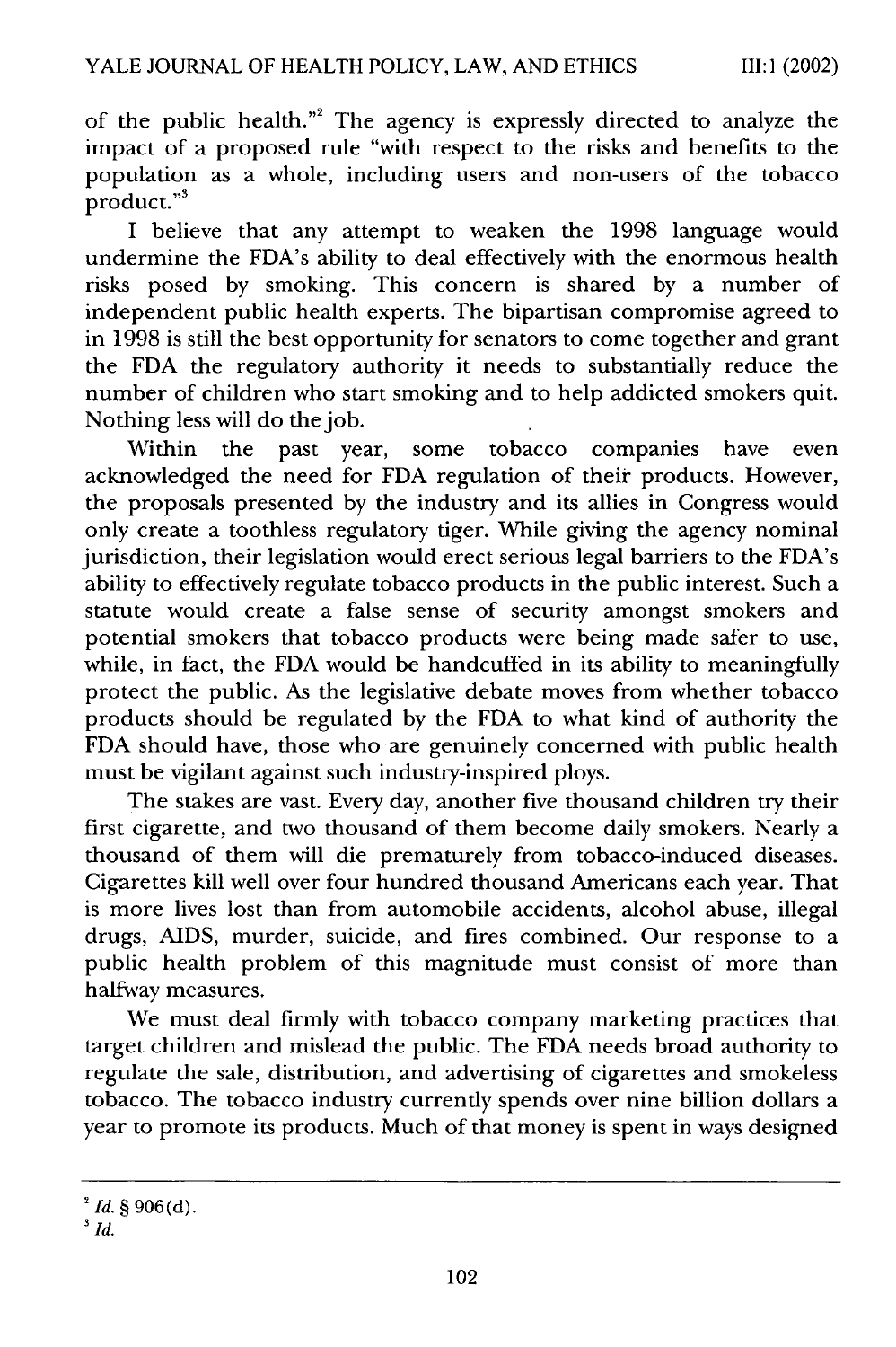to tempt children to start smoking, before they are mature enough to appreciate the enormity of the health risks. The industry knows that more than ninety percent of smokers start smoking as children and are addicted by the time they reach adulthood.<sup>4</sup>

Documents obtained from tobacco companies prove, in the companies' own words, the magnitude of the industry's efforts to trap children into dependency on their deadly products. Recent studies by the Institute of Medicine and the Centers for Disease Control and Prevention show the substantial role of industry advertising in decisions by young people to use tobacco products. If we are serious about reducing youth smoking, the FDA must have the power to prevent industry advertising designed to appeal to children wherever it will be seen by children. The proposed legislation will give the FDA the ability to stop tobacco advertising that glamorizes smoking from appearing where it will be seen by significant numbers of children.

Contrary to industry claims, the major tobacco companies have not abandoned their aggressive marketing strategy aimed at children. The Master Settlement Agreement (MSA) entered into between the major tobacco companies and forty-six states in 1998 contained an industry promise not to "take any action, directly or indirectly, to target youth."<sup>5</sup> Within months of making that commitment, the industry massively increased the amount it spent on marketing. In 1999, expenditures on tobacco advertising and promotion rose by 22.3% to \$8.24 billion. In 2000, they rose by an additional 16.2% as cigarette manufacturers spent a record \$9.57 billion on marketing.<sup>6</sup> According to the Federal Trade Commission, this was the highest level of spending which had ever been reported by the industry.

Much of the spending increase has been on marketing that is known to appeal to youths. A March 2002 survey found that while only twentyseven percent of adults had seen tobacco advertisements in the preceding two weeks, sixty-four percent of teenagers recalled seeing tobacco ads during that period.<sup>7</sup> The industry is still promoting cigarettes in the ways most likely to reach children.

One study documented a twenty-five percent increase in tobacco advertising in magazines with more than fifteen percent youth readership

<sup>4</sup>U.S. DEP'T HEALTH & HUMAN SERVS., PREVENTING TOBACCO USE AMONG YOUNG PEOPLE: A REPORT or THE **SURGEON GENERAL** (1994).

<sup>&#</sup>x27;Master Settlement Agreement 15 (1998), *available at*

http://www.naag.org/issues/tobacco/index.php?smod=919.

**<sup>6</sup>** FED. TRADE COMM'N, CIGARETTE REPORT FOR 2000 (2002).

**<sup>7</sup>** INT'L COMMUNICATIONS REsearch, TEEN EXCEL **STUDY** FROM **MARCH** 6-10 2002 (2002).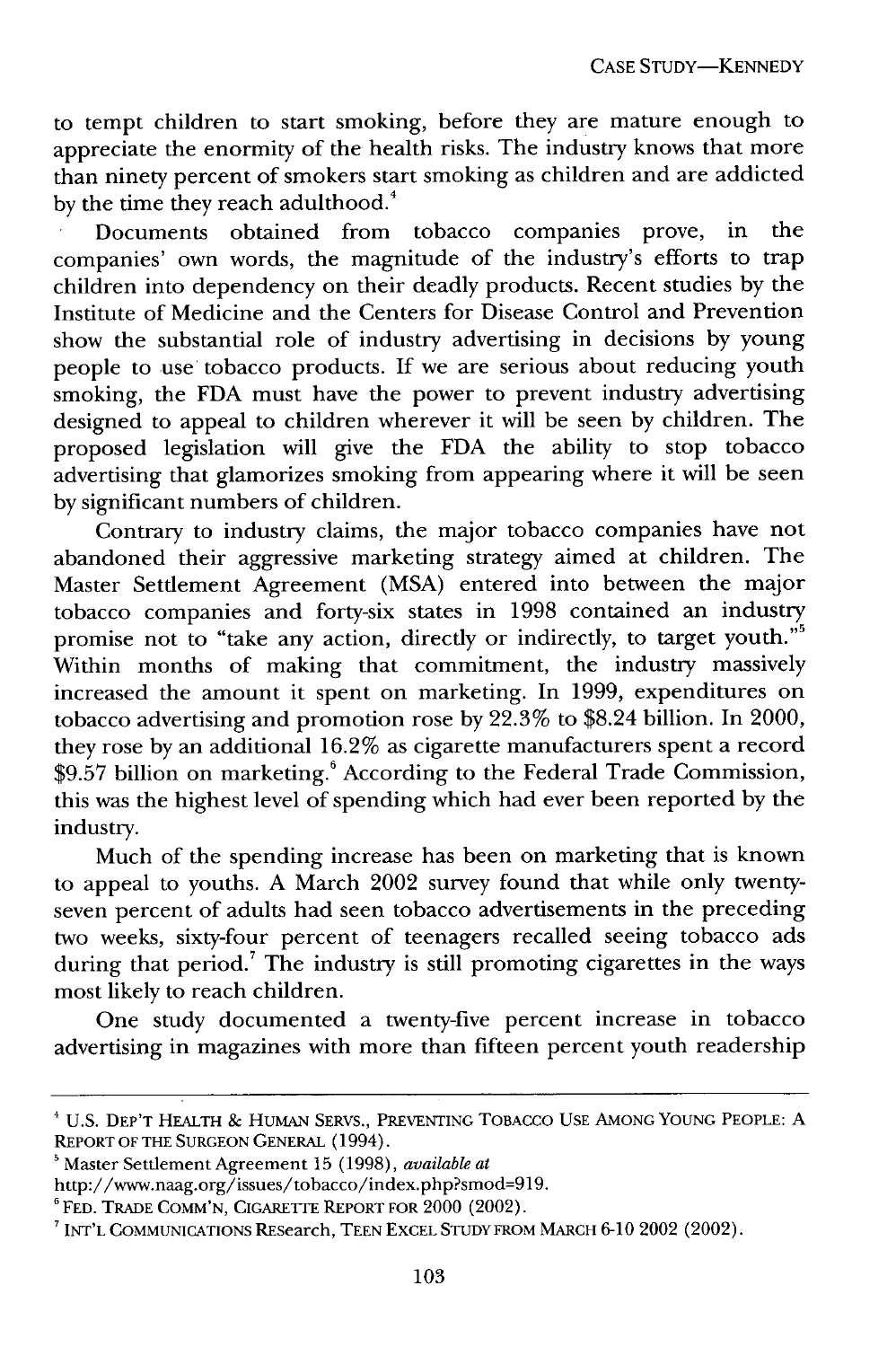in the first year after the MSA was signed.<sup>8</sup> The industry spent \$120 million dollars in the nine-month period covered by the study, most of it promoting the five brands favored by underage smokers. The following year, an analysis of advertising penetration found that magazine ads for fifteen youth-oriented brands of cigarettes reached eighty percent of children between twelve and seventeen years of age at least seventeen times during 2000.<sup>9</sup> The increased level of tobacco advertising in youth-oriented magazines following the MSA received a great deal of public attention. The adverse publicity and the threat of new litigation from state Attorneys General led several of the major tobacco companies to reduce the level of magazine advertising. Last year, a California judge fined R.J. Reynolds \$20 million for its advertising in youth-oriented magazines, which the court found to be a violation of the MSA's prohibition on targeting youth.<sup>10</sup>

The greatest increases in spending have occurred in the areas of instore marketing and promotion, known to be particularly effective in reaching children. Discount promotions such as "buy one, get one free" make cigarettes more affordable to kids, who are particularly price sensitive. Payments to retailers for prime shelf space at children's eye level make cigarettes more visible to kids in convenience stores. Free promotional gifts such as hats, jackets, and mini-radios have a strong appeal for teens. The evidence clearly demonstrates that the tobacco industry has not given up on its efforts to seduce a new generation of children into smoking. When one form of marketing to youth becomes too transparent and controversial, the industry merely moves its dollars to another, subtler, way of reaching kids. Only a comprehensive set of enforceable marketing standards developed by the FDA can prevent continued industry efforts to make nicotine addicts of our children.

The proposed legislation will give the FDA full authority to regulate tobacco advertising "consistent with and to the full extent permitted by the First Amendment."<sup>11</sup> The Supreme Court has repeatedly stated that for commercial speech to come under the cloak of First Amendment protection, it must promote lawful activity and not be misleading. There is a voluminous record of evidence documenting the fact that tobacco

**<sup>&#</sup>x27;** Diane Turner-Bowker & William L. Hamilton, *Cigarette Advertising Expenditures Before and After the Master Settlement Agreement: Preliminary Findings, at* http://www.tobaccofreekids.org/reports/addicting/magazines/connolly.pdf (May 15, 2000).

**<sup>9</sup>** Charles King & Michael Siegal, *The Master Settlement Agreement with the Tobacco Industry and Cigarette Advertising in Magazines,* 345 NEw ENG. J. MED. 504, 504 (2001).

**<sup>&#</sup>x27;0** People ex rel. Lockyer v. R.J. Reynolds Tobacco Co., No. GIC 764118, 2002 WL 1292994 (Cal. Super. Ct. June 6, 2002).

**<sup>&</sup>quot;** S. 2626, 107th Cong. § 906(d) (2002).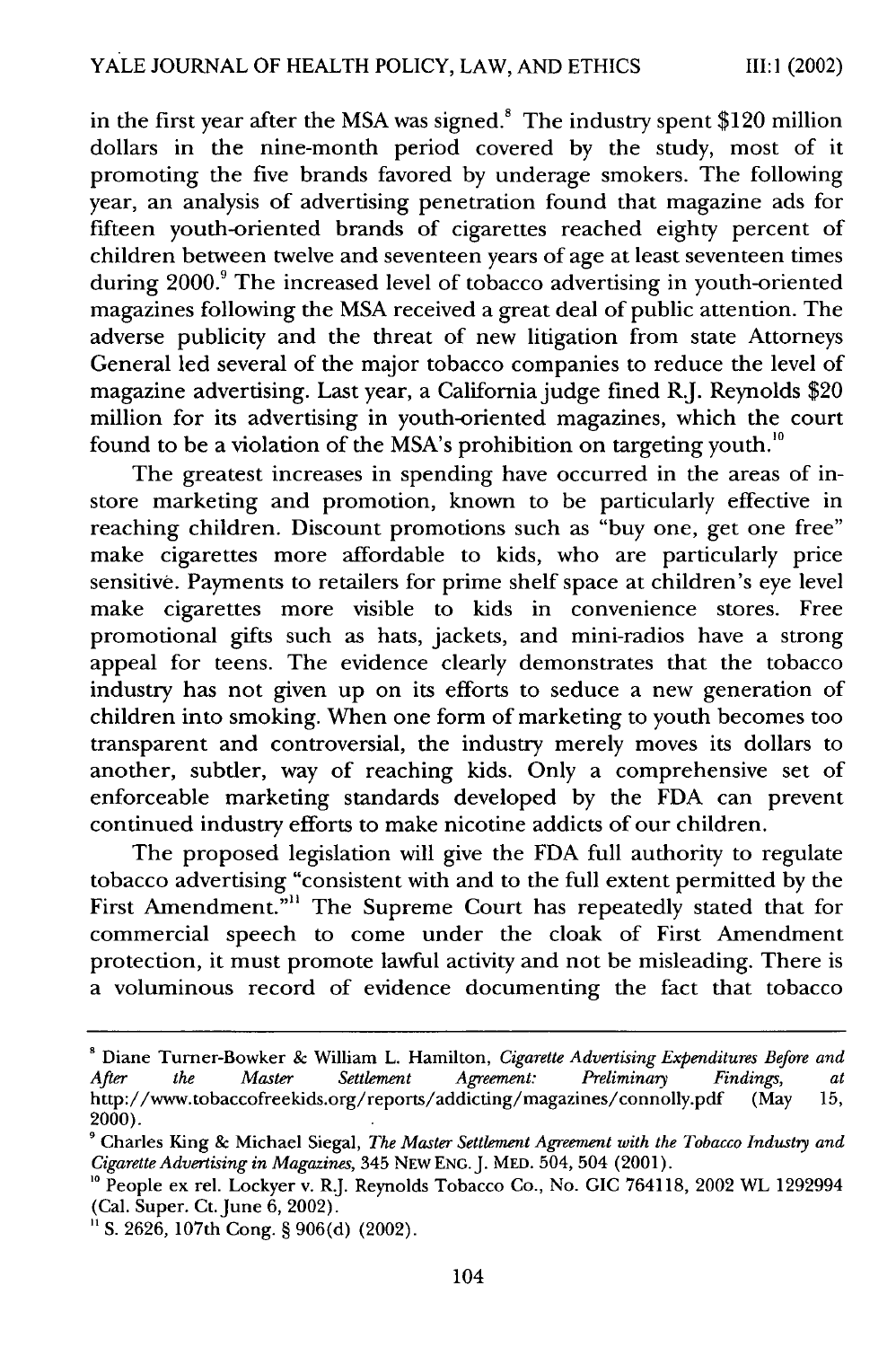companies target much of their advertising at children, even though it is unlawful to sell cigarettes to minors in nearly every state. Tobacco ads designed to encourage kids to smoke are not promoting a lawful activity. Much of the industry's advertising is grossly misleading on the critical health consequences of smoking. Substantial limitations can be constitutionally imposed on tobacco advertising, as long as the restrictions are narrowly tailored to prevent these evils.

The FDA's authority must also extend to the sale of tobacco products. Most states make it illegal to sell cigarettes to children under eighteen, but surveys show that these laws are rarely enforced and are frequently violated. The FDA must have the power to limit the sale of cigarettes to face-to-face transactions in which the age of the purchaser can be verified by identification. This means an end to self-service displays and most vending machine sales. There must also be serious enforcement efforts with real penalties for those caught selling tobacco products to children. This is the only way to ensure that children under eighteen are not able to buy cigarettes.

In determining what regulations would most effectively reduce the number of children who smoke, the FDA conducted the longest rulemaking proceeding in its history. Seven hundred thousand public comments were received in the course of that rulemaking. At the conclusion of its proceeding, the FDA promulgated rules on the manner in which cigarettes are advertised and sold. Due to litigation, most of those regulations were never implemented. If we are serious about curbing youth smoking as much as possible, as soon as possible, it makes no sense to require the FDA to reinvent the wheel by conducting a new, multi-year rulemaking process on the same issue. The proposed legislation will give the youth-access and advertising restrictions already developed by the FDA the immediate force of law, as if those regulations had been issued under the new statute. The FDA will have the authority to modify regulations in future years, as experience and new scientific developments warrant.

The legislation also provides for stronger warnings on all cigarette and smokeless tobacco packages, as well as in all print advertisements. These warnings will be more explicit in their description of the medical problems that can result from tobacco use. The FDA is given the authority to change the text of these warning labels periodically, to keep their impact strong.

Nicotine in cigarettes is highly addictive. Medical experts say it is as addictive as heroin or cocaine. Yet, for decades, tobacco companies vehemently denied the addictiveness of their products. No one can forget the parade of tobacco executives who testified under oath before Congress as recently as 1994 that smoking cigarettes is not addictive. Overwhelming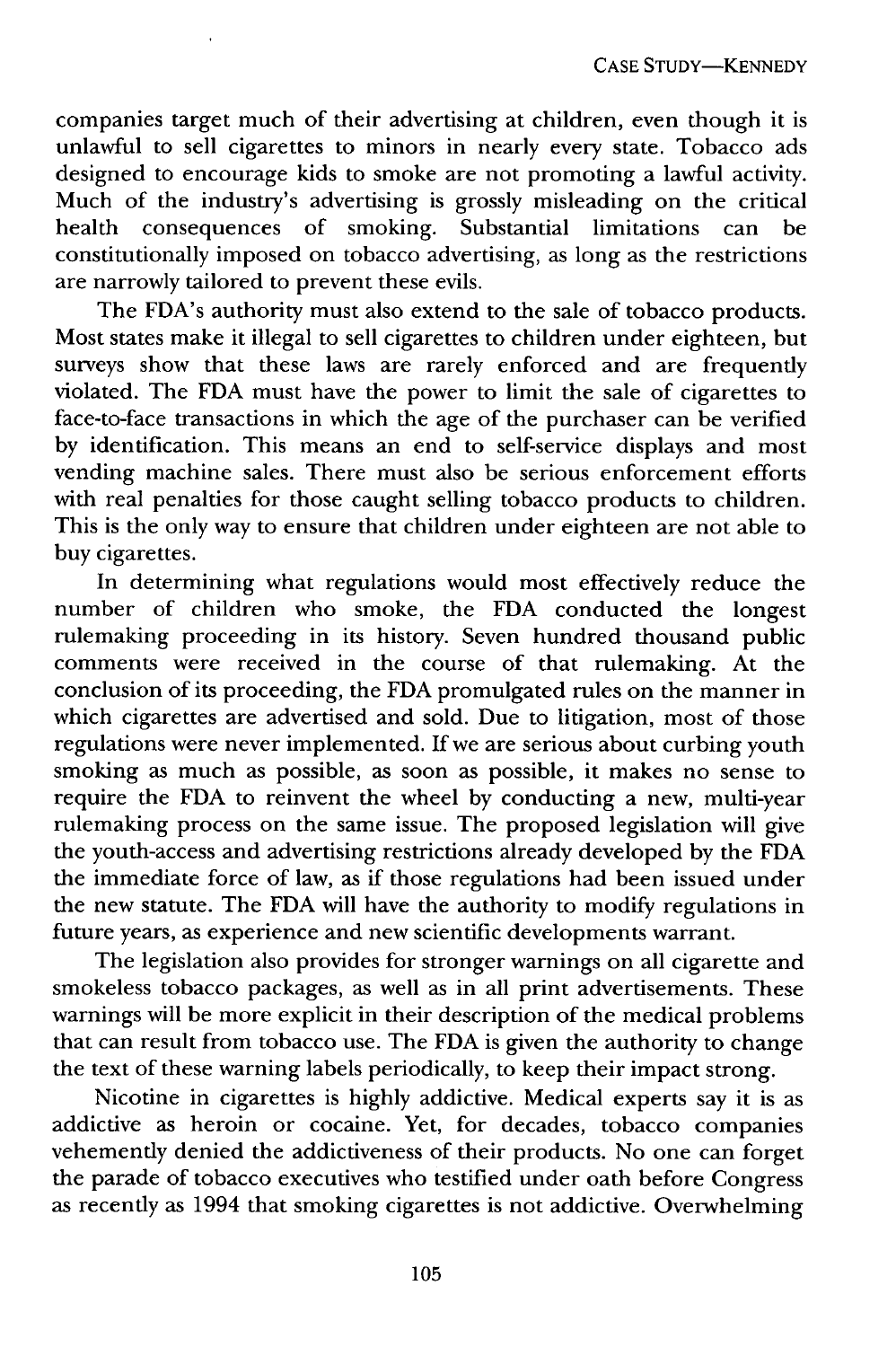evidence in industry documents, obtained through investigation, proves that the companies not only knew of the addictive nature of nicotine for decades, but actually relied on it as the basis for their marketing strategy. As we now know, cigarette manufacturers chemically manipulated nicotine in their products to make it even more addictive.

The tobacco industry has a long, dishonorable history of providing misleading information about the health consequences of smoking. These companies have repeatedly sought to characterize their products as far less hazardous than they really are. Furthermore, they made minor innovations in product design seem far more significant for the health of the user than they actually were. The FDA must have clear and unambiguous authority to prevent such misrepresentations in the future. The largest disinformation campaign in the history of the corporate world must end.

Given the addictiveness of tobacco products, it is essential that the FDA regulate them for the protection of the public health. Since over forty million Americans are currently addicted to cigarettes, no responsible public health official believes that cigarettes should be banned. A ban would leave those forty million people without a way to satisfy their drug dependency. The FDA should be able to take the necessary steps to help addicted smokers overcome their addiction, and to make the product less toxic for smokers who are unable or unwilling to stop. To do so, the FDA needs the authority to reduce or remove hazardous ingredients from cigarettes, to the extent it is scientifically feasible. The inherent risk in smoking should not be unnecessarily compounded.

Modern cigarettes have become much more than shredded tobacco rolled in a paper tube; they are highly engineered products, potentially containing hundreds of ingredients. Some of these ingredients are inherent in the tobacco leaf, but many are added in manufacturing. For this reason, the tobacco companies have vigorously opposed ingredient disclosure. When cigarettes are lit, the burning process actually generates more than four thousand chemicals in the smoke. Many of them are toxic, and could be reduced or eliminated if health considerations were given appropriate weight in the cigarette design process.

The tobacco companies have deliberately made their products even more addictive than they would be naturally. Ammonia is used to convert naturally occurring nicotine to the free base form in order to enhance its addictiveness. Additives such as menthol may also make cigarettes more addictive by easing the ability to inhale smoke more deeply into the lungs. Particle physicists working for the industry have designed aerodynamic smoke particles that can reach the deepest cavities in the lungs. The FDA needs unfettered authority to analyze the impact of cigarette ingredients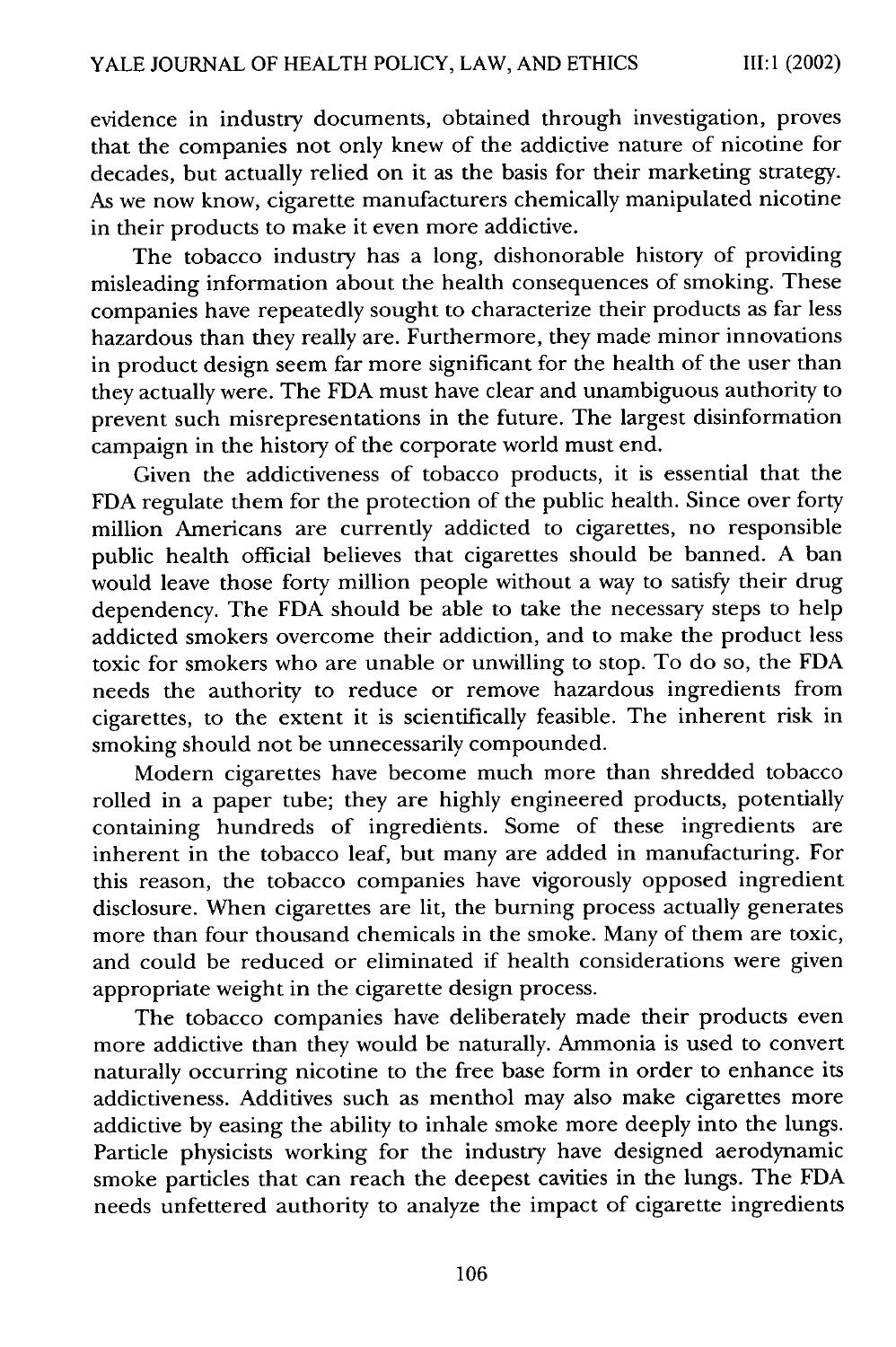and product design. This knowledge can then be used by the FDA to set performance standards that will incrementally make the product less lethal and less addictive.

Recent statements by several tobacco companies make clear that they plan to develop what the industry characterizes as "reduced risk" cigarettes. The proposed legislation will require manufacturers to submit such "reduced risk" products to the FDA for analysis before they can be marketed. No health-related claims will be permitted until they have been verified to the FDA's satisfaction. These safeguards are essential to prevent deceptive industry marketing campaigns, which could lull the public into a false sense of health safety.

If the tobacco industry is permitted to market "reduced risk" products without strict supervision by the FDA, the companies will heavily promote minor product modifications that have no real impact on the health risks posed to smokers. This was the case with "light" and "low tar" products, presented in an earlier era as offering a safer way to smoke. Those claims have now been conclusively disproved in a number of independent studies, including one by the National Cancer Institute issued last year. Unregulated claims of reduced risk can create the false perception amongst smokers that they no longer need to quit and amongst nonsmokers that it is less dangerous to start.

Claims such as "reduced carcinogens" and "less of the toxins," currently appearing in advertisements for new products, imply much but convey little actual information about the health risks. A reduction in the level of one or two of the many different carcinogens present in cigarettes may have only a negligible impact on the risk to the smoker of developing cancer. Merely demonstrating a reduction in the level of one toxin does not establish that the new product significantly reduces the overall health risk. Only independent testing under FDA oversight can determine whether a significant reduction in risk has actually been achieved. To be genuinely "reduced risk," a tobacco product must demonstrate a substantial net reduction in overall health risk to the public.

Congress must vest the FDA with not only the responsibility for regulating tobacco products, but also with full authority to do the job effectively. The proposed legislation will give the FDA the legal authority it needs to (1) reduce youth smoking by preventing tobacco advertising targeting children; (2) prevent the sale of tobacco products to minors;  $(3)$ help smokers overcome their addiction; (4) make tobacco products less toxic for those who continue to use them; and (5) prevent tobacco companies from misleading the public about the dangers of smoking.

We cannot allow the tobacco industry to stop us from doing what we